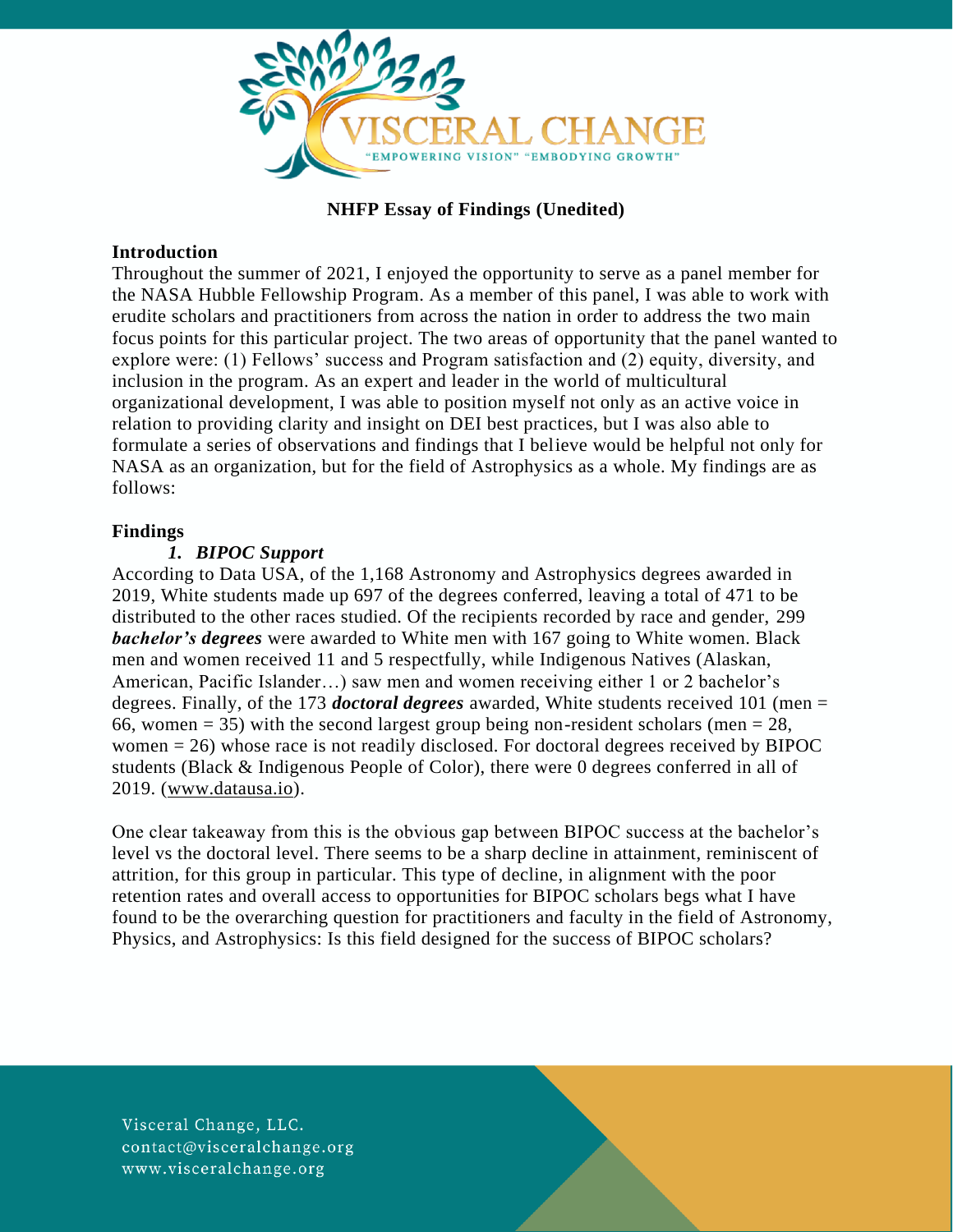

The main trend we have seen throughout the research of these fields is that scholars of color, both at the student and faculty levels, are not visibly present in the scholarly body overall. To be clear, efforts to retain such a group have manifested in many ways, such as AAS's 2020 decadal position on equity, and the equity and inclusion criterion from NASA's Hubble Fellowship Program evaluation. However, regardless of the different ways entities within the field have committed to DEI, there seems to be a failure to put into practice some of the rhetorical commitments that are shared amongst the community.

# *2. Anti-Blackness Predicate*

After the deaths of George Floyd, Breonna Taylor, and Ahmaud Arbrey, organizations and institutions around the world began centering their professional frameworks around diversity, equity, and inclusion with a diligence unlike we had seen in the past. Many workplaces were creating training and development opportunities, instituting strategic plans, and reimagining what inclusive spaces looked like. Yet, what is most unique about this change is that the vast majority of the uptick in institutional DEI work over the past year seemed to stem from these three deaths (George Floyd, in particular); which suggests, in one way or another, an acknowledgement of anti-blackness. Further, many institutions cited not only these three deaths, but anti-blackness directly as the impetus for their DEI work, yet, none of these institutions explicitly stated, referenced, or acknowledged anti-blackness in their existing work or future work plans.

This theme remained true throughout my work with the Astronomy, Physics, and Astrophysics fields and its relevant organizations, including as a panel reviewer for the NHFP. As a panelist, I found that there seemed to be a greater rhetorical commitment to anti-blackness from the parties involved in the DEI work rather than a practical one. One obvious reason might be the exclusionary nature of anti-blackness work which almost exclusively focuses on Black issues and not those of other racial and ethnic identities. This matters because, if the focus of one's work is diversity, then inherently the focus needs to be on all identities. However, this becomes a promulgation of anti-blackness when institutions and organizations use issues that are historically unique to the Black community (such as police brutality) as a steppingstone to gain support for larger issues that do not concern this community directly (such as making a broad case for diversity in general vs. issues that directly involve Black identities) – which is evidenced by the lack of harkening to or recognition of the very events or concerns that launched the DEI initiatives to begin with.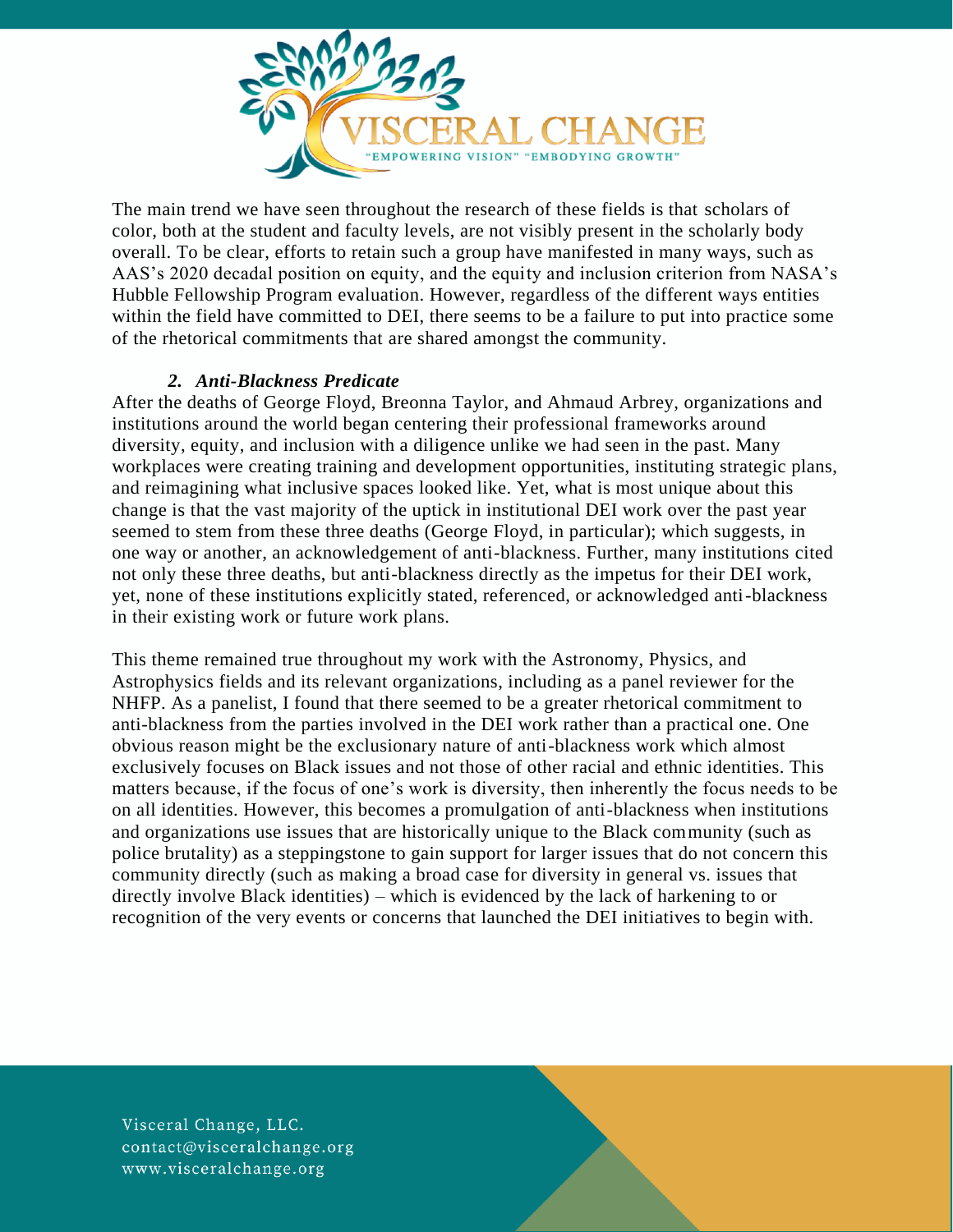

In the case of the Astrophysics community, it is vitally important to remember that there are multiple layers to diversity, equity, and inclusion, and that the community should be aware of what DEI means to them before shifting towards it. For example, as a testament to the data above, it stands to reason why a focus on the Black community would warrant more attention. However, if the focus is actually found to be diversity and inclusion as a whole – all-encompassing of many identities – than the approach and its impetus should reflect that. Therefore, I believe that there needs to be a clear distinction for the Astro field to decide whether their predicate for DEI is grounded in diversity broadly, or whether DEI is grounded in anti-blackness. Understanding this distinction will help set the tone for how the future of the work in the astronomy field manifests.

### *3. Excellence through Equity*

What seems to prevail in these three fields is this ethos of exclusion, couched in a sense of "tradition" that many members of the Astrophysics community largely ascribe. There seems to be a challenge among Astrophysicists around understanding exactly what role DEI plays in the field; this is largely due to the fact that the crux of DEI work is not simply quantifiable. For example, there has been research done on what is called First and Second Order Changes, where First Order Changes speak to the data driven results (surface) and Second Order Changes speak to the intangible results (deep culture). The argument for DEI is that equity is not, by itself, quantifiable, but largely measured by institutional and cultural impact. In such a tradition where the norm has been established for decades upon decades, it is only known for one creates space by *improving* the "norm," rather than *amending* it; although such measures of equity and inclusion would require, in some cases, radical emendation. For example, over the course of the covid-19 pandemic, even when institutions adjusted their criteria to diversify their recruitment by removing standardized testing and moving towards a partially anonymous application process, studies found that the type of students that gained admittance shared many of the same qualities and, ultimately, identities as those students prior to the implementation of these measures. This suggests, therefore, that the process by itself, is not the issue, but the behaviors (through biases) of the search committees, is as well.

For host institutions, if the culture is such that a particular student profile stands out to the committee (specific GPA, extracurriculars, research topics, past courses…) then whether or not an anonymous process is in place, the committee is still highly likely to gravitate towards that type of student. This is because an anonymous review process does not mean that there is "more space" for recruitment. Thus, it stands to reason that, in the back of the minds of many committee members, reputation and, relatedly, biases are ever present.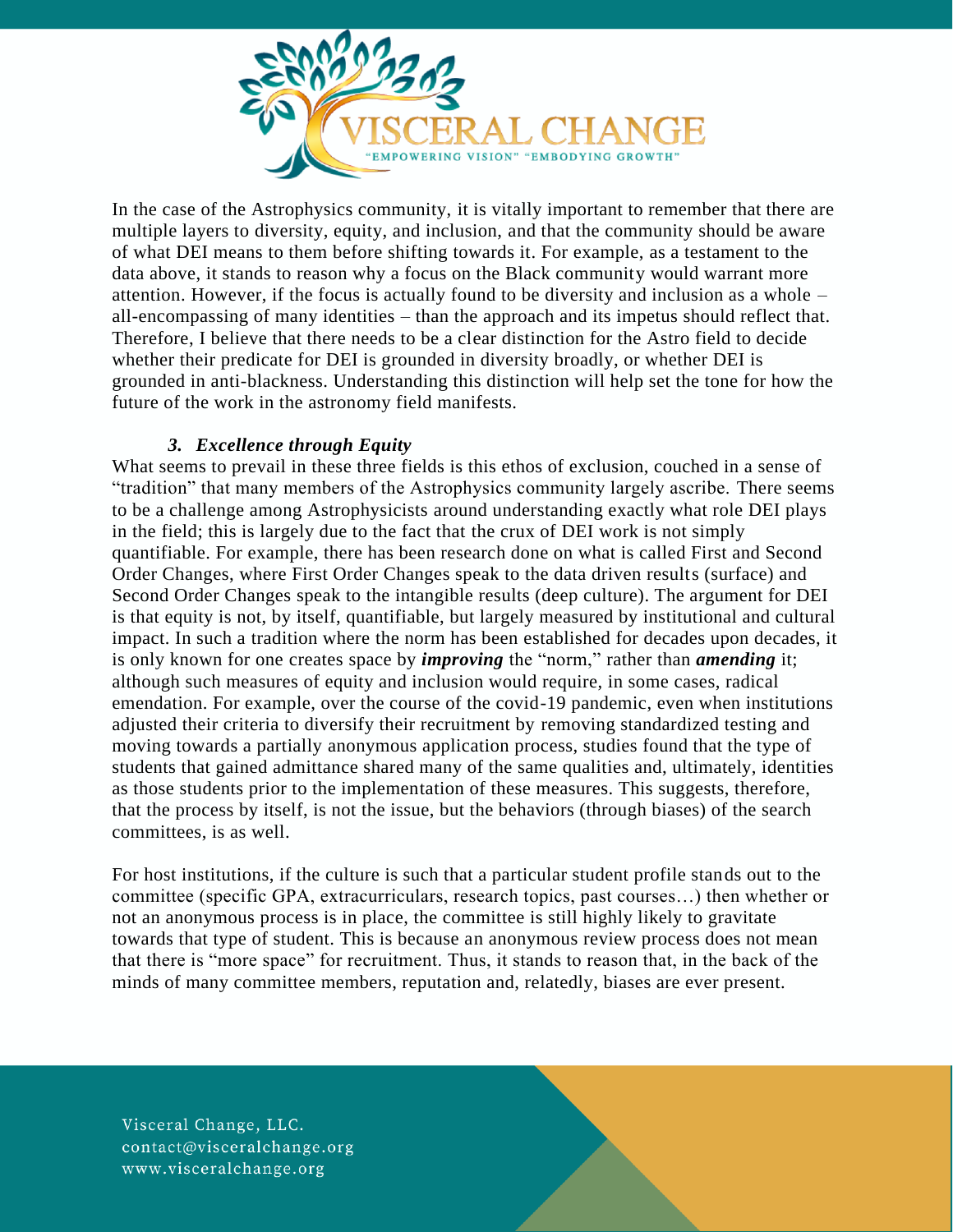

For the NHFP to be truly inclusive, the two things I find would be most helpful would be to (1), open up the institutional possibilities of their applicants and (2), untrain the biases of the search committee.

### **Conclusion**

In sum, I offer three pillars that might serve as a message to the Astro community at large. These three pillars should help practitioners and agents of DEI begin instituting the necessary changes to their institutions and organizations in order to shift their cultures of inclusivity.

### *Institutions*

At the institutional level, organizations must remember to never engage recruitment (diversity) without retention (inclusion). This means that whenever an institution sets out to diversify their hiring or recruitment in order to increase representation, they should have measures in place to support the newly hired individuals' time in the office, and to foster their success, as well. One of the greatest challenges we see in multicultural organizational development is the treatment of diversity as a quota rather than an opportunity. Thus, the reason why I connect recruitment to diversity and retention to inclusion is because *diversity*  in this case, is external and speaks more to the idea of 'representation' – meaning that diversity is something that may closely resemble a First Order Change. This is because one can actually quantify diversity via collecting information on social identity. Whereas *inclusion* is internal and speaks more to the ideas of value and involvement – which more closely resembles a Second Order Change. This is because significant shifts in inclusion involve intangible victories, such as a positive sense of belonging, investment, and access to opportunities that suggest and foster growth, promotion, and tenure. Some of these opportunities might be found in networking opportunities for communities of color, a s well as mentorship opportunities to ensure that guidance and advisement are being instilled in an equitable way.

### *Community*

One message I share with all those with whom I work is that social justice is a commitment to upsetting the established order. This means that, there are people in this world who benefit from the way things are right now – and who would actually find greater issue with social change than without it. This is not to suggest that those who benefit are somehow dangerous or problematic, but to acknowledge that they are inherently, consciously, or unconsciously, receiving social privileges by helping to maintain the status quo. One major way to begin implementing change for DEI is to move away from our "normal" group of Astrophysicists and begin supporting and encouraging engagement from a more diverse